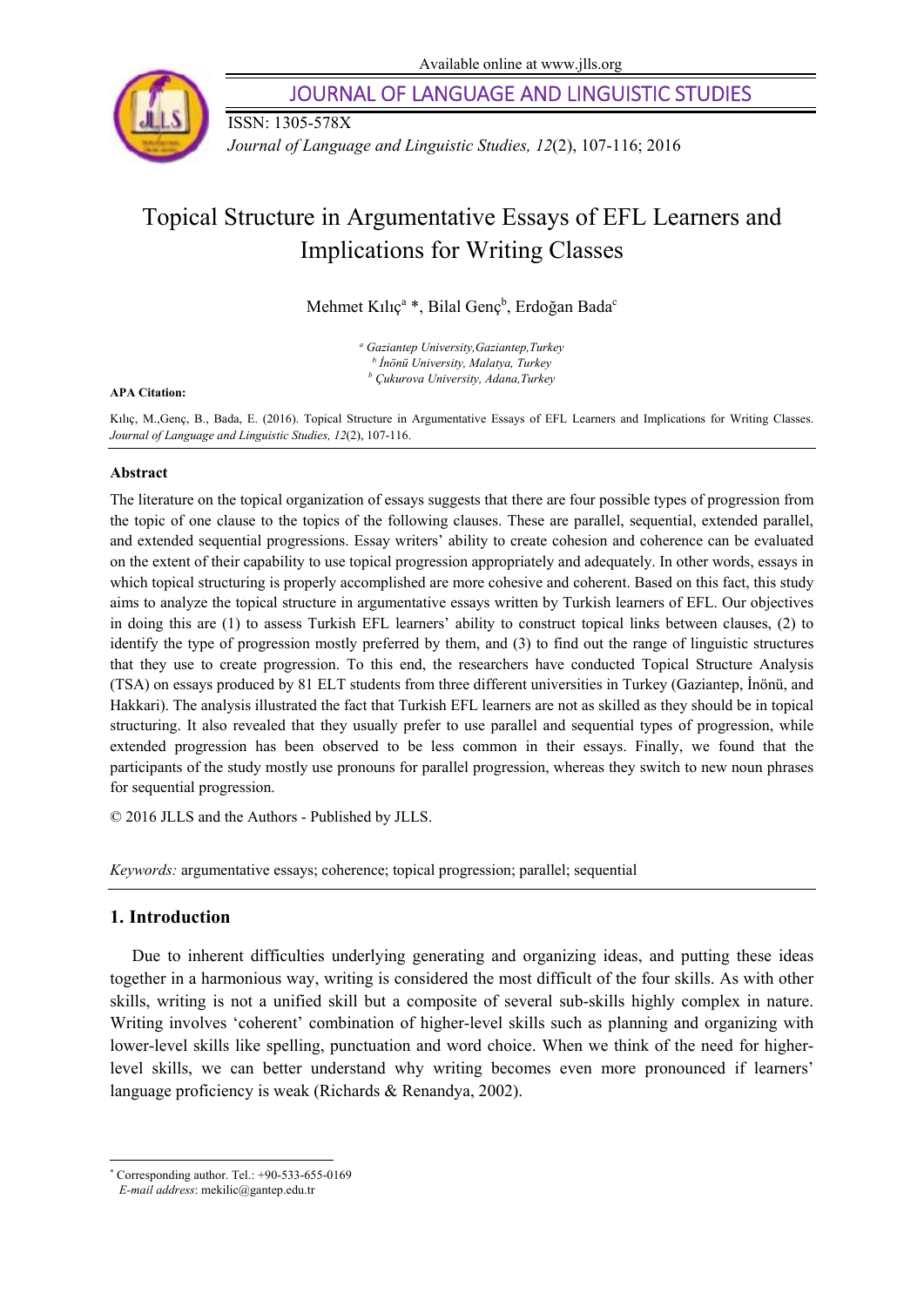In addition to posing difficulties to students and writers, examination and evaluation of written products is another challenge for language teachers. When analyzing and evaluating spoken or written discourse, it is common to look at the integrity of discourse in terms of cohesion and coherence throughout the discourse (Yule, 2006). Cohesion in discourse seems to occur on a more concrete level than coherence does. Halliday and Hasan (1976) have described five kinds of cohesive devices in English: reference, substitution, ellipsis, conjunction and lexical cohesion, which are relatively easy to apply and detect even for less proficient learners.

As for coherence, there are various considerations among researchers. For example, Kane (2000) differentiates between coherence and flow. The researcher states that two related but distinct concepts form paragraph unity: coherence and flow.

*Coherence* means that ideas fit together. *Flow* means that the sentences link up so that readers are not conscious of gaps. Flow is a matter of style and exists in specific words and grammatical patterns tying one sentence to another. Coherence belongs to the substructure of the paragraph, to relationships of thought, feeling, and perception (Kane, 2000).

McCarthy (2000) while considering cohesion as only a guide to coherence argues that the reader creates coherence in the act of reading the text. McCarthy (2000) describes coherence as "the feeling that a text hangs together, that it makes sense, and is not just a jumble of sentences." Yule (2006) seems to disagree with McCarthy when he says: "The key to the concept of coherence (everything fitting together well) is not something that exists in words or structures" (p. 126); yet he comes to parallel lines with McCarthy when he reminds us of the abstract nature of coherence stating that coherence exists in people and it is the readers, not the writers, who make sense of written or oral discourse. From a radically different perspective, Wennerstrom (2001), while focusing on the role of prosody in speech, asserts that "prosody also provides cohesion and coherence to a text; not only pitch boundaries but also pauses provide information about how lexical conjunctions are used to organize constituents."

The problem of finding a way to examine the text-based features of coherence of a piece of discourse through a concrete means seems to be resolved with a topical perspective. The sequences of sentences in a discourse are expected to form a main idea called a discourse topic. A discourse topic is developed through the subordinate ideas or subtopics, both directly and indirectly. Thus, hierarchically organized subtopics contribute to the development of the discourse topic and it seems likely that most sentences making up one subtopic form a sequence whereby the discourse proceeds (Lautamatti, 1987).

Two main types of progression in discourse, called "topical progression" by Lautamatti (1987), are claimed to be at work: parallel progression and sequential progression. When the topic of a sentence and subtopic of the following sentence(s) are the same, we talk about a parallel progression and when the predicate or the comment part of sentence serves as the topic of the following sentence, sequential progression is observed. However, when we observe a return to an earlier topic that has been temporarily interrupted by a sequential progression, we call this type of progression "extended parallel progression" (Schneider & Connor, 1991). Thus, in Lautamatti's topical structure analysis, there are totally three types of progression as parallel, sequential, and extended parallel progressions.

Following the model of Lautamatti, Alptekin (2008) explored the interaction of culture and rhetorical conventions through the examination of expository essays written by American, Turkish, and bilingual (Turkish/English) Turkish university students who were assigned the same topic. Results of the topical structure analysis provided insights into the favored organizational patterns of thematic progression by three different groups of students.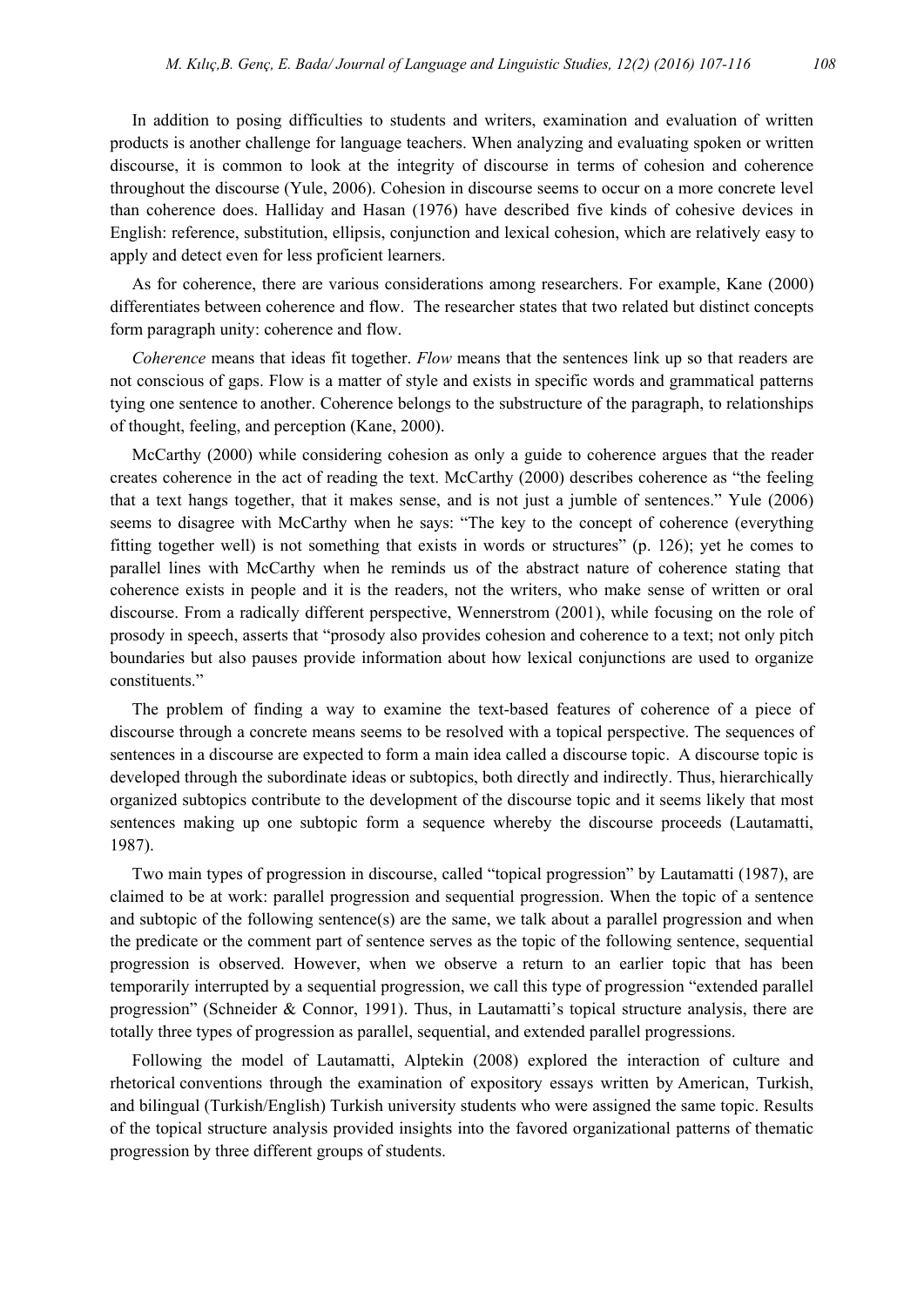The comparison of essays written by different native speaker groups was the topic of Simpson's (2000) study. The researcher analyzed 40 paragraphs selected from articles published in academic journals in English and Spanish. According to topical structure analysis, English paragraphs tend to have a high use of internal coherence, while Spanish paragraphs do not generally tend to use immediate progression as a device for coherence. Simpson also suggests a new alternative to Lautamatti's three types of progression model. In the new model the researcher adds another type of progression to the model which is titled "extended sequential progression" because the researcher observed this kind of topic progression both in English and Spanish texts.

Another researcher employing Lautamatti's model was Almaden (2006), who investigated the topical progression in paragraphs written by Filipino ESL students. She found that parallel progression was most frequently used in paragraphs, followed by extended and sequential progressions, with extended sequential progression least used.

In our study, we investigated the essays written by ELT students who took courses in writing and are familiar with genres and structures in essays. Dissimilar to previous studies, we focused our attention on to what extent there is smooth flow of ideas across essays.

The contribution of topical progression analysis to the field of teaching writing cannot be undervalued. Agreeing with the criticism regarding the drawbacks of this analysis, Schneider and Connor (1991) have no doubts as to the benefits of TSA:

Although the three topical progressions -parallel, sequential and extended parallel- are only gross indicators of text-based coherences, the extension of TSA to ESL writing represents a promising step. It has enabled ESL researchers and teachers to describe student writing by going beyond the sentence to the discourse level. By examining the meaning relations between sentences, it has also encouraged the evaluation of coherence based on textual features and the revision of texts with faulty or inappropriate topic progression (Schneider & Connor, 1991; p. 423).

Besides, Todd, Thienpermpool and Keyuravong (2004) are also in favor of conducting topic based analysis in writing despite its being a complex and laborious process for this kind of analysis may be of value to researchers who wish to attempt to assess the coherence of texts as part of their research; topic-based analysis could be made use of in scoring the essays objectively; and training in topicbased analysis may help teachers regarding issues of relevance to coherence.

# *1.1. Aims of the study*

The present study aims to analyze argumentative essays by ELT major students, who have received a substantial amount of instruction in academic writing in order to find out about the topical structure of their essays. Problems at structural and semantic levels in student essays in Turkey have been thoroughly investigated. However, research on the discursive properties of essays written by Turkish learners of English is rather scant. Therefore, what we aim to discover as a result of the analyses we conducted on the topical progression of the sampled essays is whether or not Turkish learners of English are skilled at the topical organization of coherence in their essays. Having stated the general purpose of our research, we can now stipulate the specific research questions to which we will try to find answers:

- 1. Can Turkish learners of English create coherence in their essays by constructing topical links and progression between clauses?
- 2. Which type(s) of topical progression is/are generally preferred by the participants?
- 3. What type(s) of linguistic structures do the participants use while they are creating topical progression between clauses?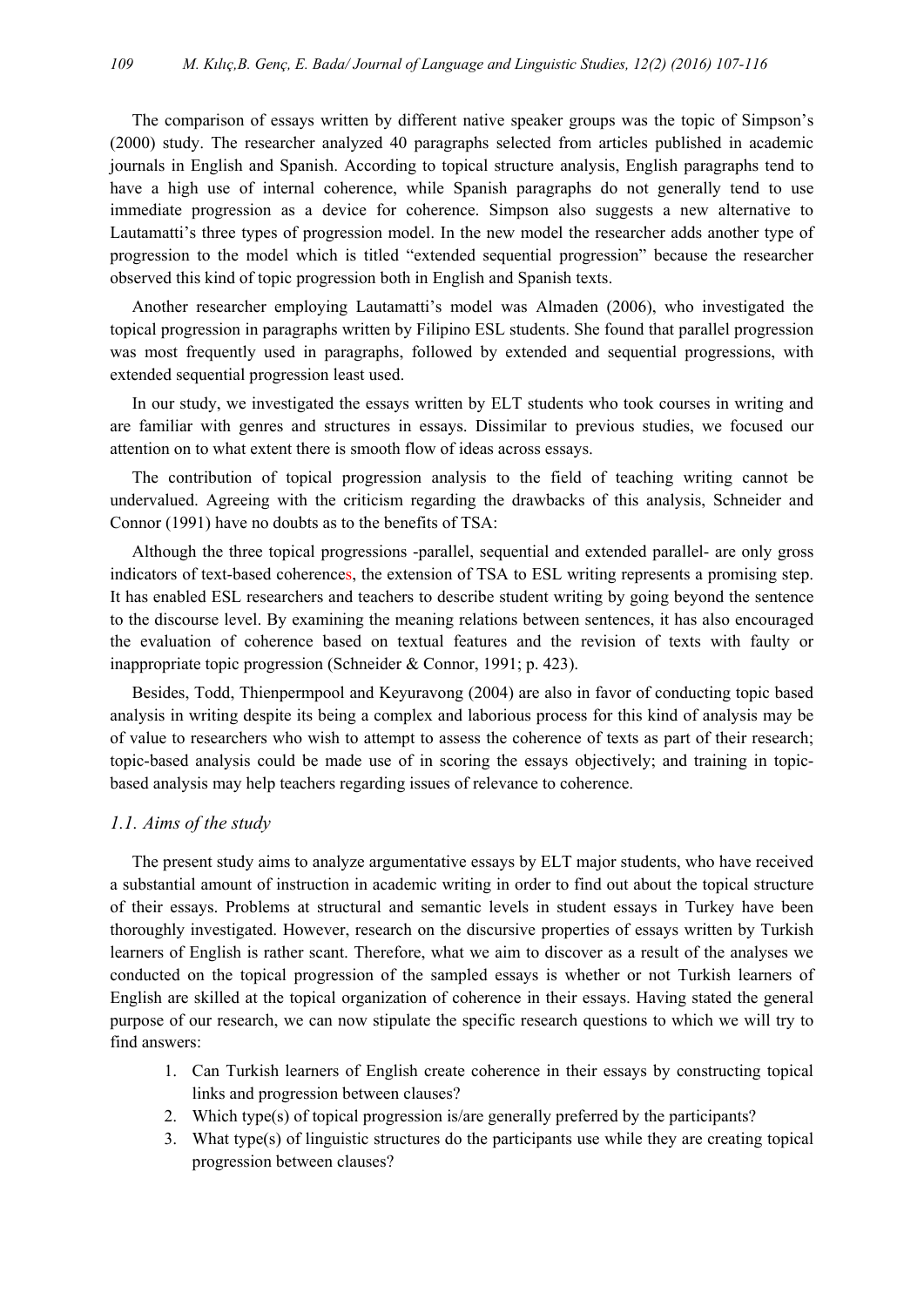# **2. Method**

You should provide sufficient detail to allow the work to be replicated. Methods already published should be indicated by a reference. Only relevant modifications should be described here.

# *2.1. Sample / Participants and Data Collection*

The study was conducted with the participation of 81 ELT students from three Turkish universities: Gaziantep, Hakkari and Inonu. Sophomore and junior students from these three universities were asked to write essays on an intriguing issue: child euthanasia. The students were told to discuss views against and for this topic. All the essays were written by students inside the classroom.

#### *2.2. Data analysis*

In the analyses of the essays for topical progression, a three-step procedure was employed:

- 1. Numbering each independent clause and identifying topical subjects
- 2. Plotting topical subjects onto a separate table for each essay
- 3. Adding up the number of occurrences for each type of progression

The first step in the Topical Structure Analysis (TSA) was to number the independent clauses in each essay, which was essential for the determination of potential progression points in the essays. This made it possible for us to generate an *actual progression/potential progression* ratio, giving us an idea about the systematicity or haphazardness of topical organization in the sample essays.

In the second step, the topical subjects in each clause was identified and plotted onto a table. In the table, clause numbers were listed on the leftmost column and topical subjects were written across each clause number, and each was given a topic number. Each topical subject formed a layer of topical depth. This was done to understand how many new topics were introduced in each essay. As a final step, different numbers of asterisks were added next to the topic numbers that indicated different types of progression (i.e. \*: Parallel progression (PP), \*\*: Sequential progression (SP), \*\*\*: Extended parallel progression (EPP), and \*\*\*\*: Extended sequential progression (ESP)). Every new topic was indented to the right for the sake of ease of recognition on the table.

In the final step of the analyses, calculations were done to determine the number of occurrences for each type of progression. This provided us with our participants' preferences regarding topical progression in their argumentative essays. We also classified the linguistic structures used for each type of progression into three groups: Nouns, Noun Phrases and Pronouns. Our intention in doing this was to try to form associations between the progression types and linguistic structures that are used for each progression type.

A sample progression plot is provided in Table 1:

| Clause No. | <b>Topical Depth</b>             | Topic No. |
|------------|----------------------------------|-----------|
|            | euthanasia                       |           |
|            | ıt                               | $1*$      |
|            | people who struggle extreme pain |           |
|            | the loss of brain function       |           |
|            | people who want euthanasia       | $2***$    |
|            | euthanasia of children           | 4         |
|            | child euthanasia                 | 4*        |

#### **Table 1.** Plot of progression of a sample paragraph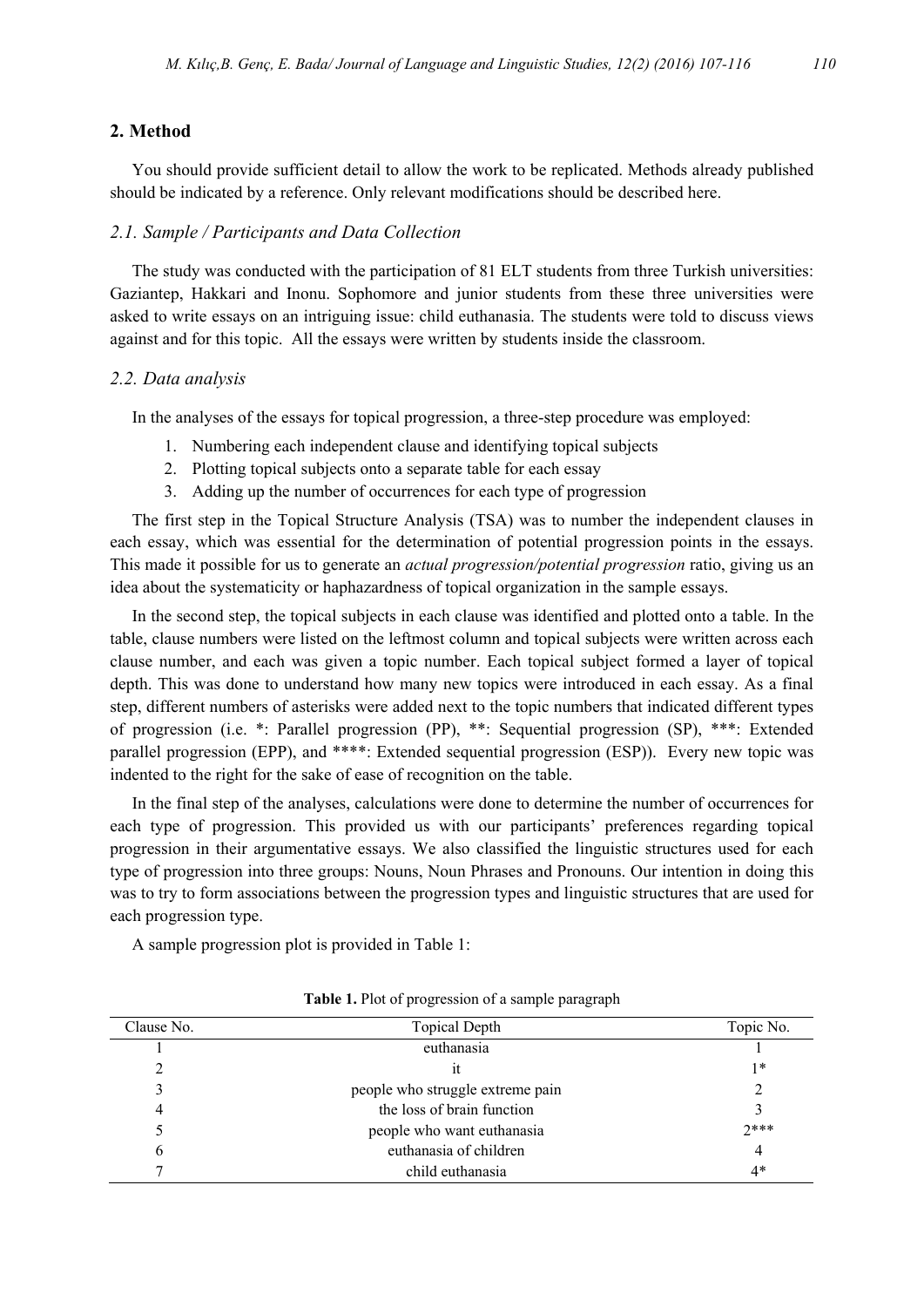As can be observed in Table 1, the sample paragraph taken from one of the essays start with "euthanasia" as the topical subject of the 1<sup>st</sup> clause. Then, the  $2<sup>nd</sup>$  clause is connected to the 1<sup>st</sup> one with parallel progression with the pronoun "it". In the  $3<sup>rd</sup>$  clause, a new topic is introduced. The  $4<sup>th</sup>$  clause has another new topic, which indicates a lack of progression between the  $3<sup>rd</sup>$  and  $4<sup>th</sup>$  clauses. There is extended parallel progression between the  $3<sup>rd</sup>$  and  $5<sup>th</sup>$  clauses, which can be seen to have similar topical subjects referring to the same entity. Finally, the  $6<sup>th</sup>$  and  $7<sup>th</sup>$  clauses have different statements of the same topical subject in a parallel progression. To illustrate the calculation of progressions in the analysis, we can summarize that there are 7 clauses, 4 topics, 2 parallel progressions and 1 extended parallel progression in the sample plot of progression in Table 1.

# **3. Results**

Table 2 summarizes the topical development in the 81 essays written by the participants of this study.

|                                                                                                                                                                                                                                                                                                     |                                                               | $\frac{6}{10}$                     |
|-----------------------------------------------------------------------------------------------------------------------------------------------------------------------------------------------------------------------------------------------------------------------------------------------------|---------------------------------------------------------------|------------------------------------|
| Number of clauses<br>Average number of clauses per essay<br>Potential progression points<br>Number of topics<br>Parallel progression<br>Extended parallel progression<br>Sequential progression<br>Extended sequential progression<br>Total progression<br>Average number of progressions per essay | 2289<br>28.25<br>2208<br>354<br>151<br>57<br>223<br>35<br>466 | 32.4<br>12.2<br>47.9<br>7.5<br>100 |
|                                                                                                                                                                                                                                                                                                     | 5 75                                                          |                                    |

**Table 2.** Summary of topical development in the participant essays

Table 2 illustrates that there were a total of 2289 clauses in the 81 student essays analyzed in the scope of the current study. This leads us to the conclusion that there are 2208 potential progression points for writers to construct different types of progression. We can also observe that the students created a total of 466 progressions, which accounts to 5.75 progressions per essay.

The first important finding that the table indicates is that the *actual progression/potential progression* ratio is 0.21105 (466/2208). This basically means that the participants formed progressions on only roughly 21% of the potential progression points. The extract below from a student essay clearly presents an instance in which the participant has not been able to form progressions on all potential progression points.

Participant 56

For all these reasons, child euthanasia isn't a solution for sick children. We believe the God has a power over all the world. Miracles can occur. I think nobody has a right to give a decision about someone's life. You only accept the fate and you should be patient.

In the above extract, the topics of the clauses are underlined and the lack of progression (child euthanasia > We > the God > Miracles > I > nobody > You > you) between the topics or the comments of the clauses is obvious. This extract supports the quantitative finding that we presented regarding the realization of progression on potential progression points.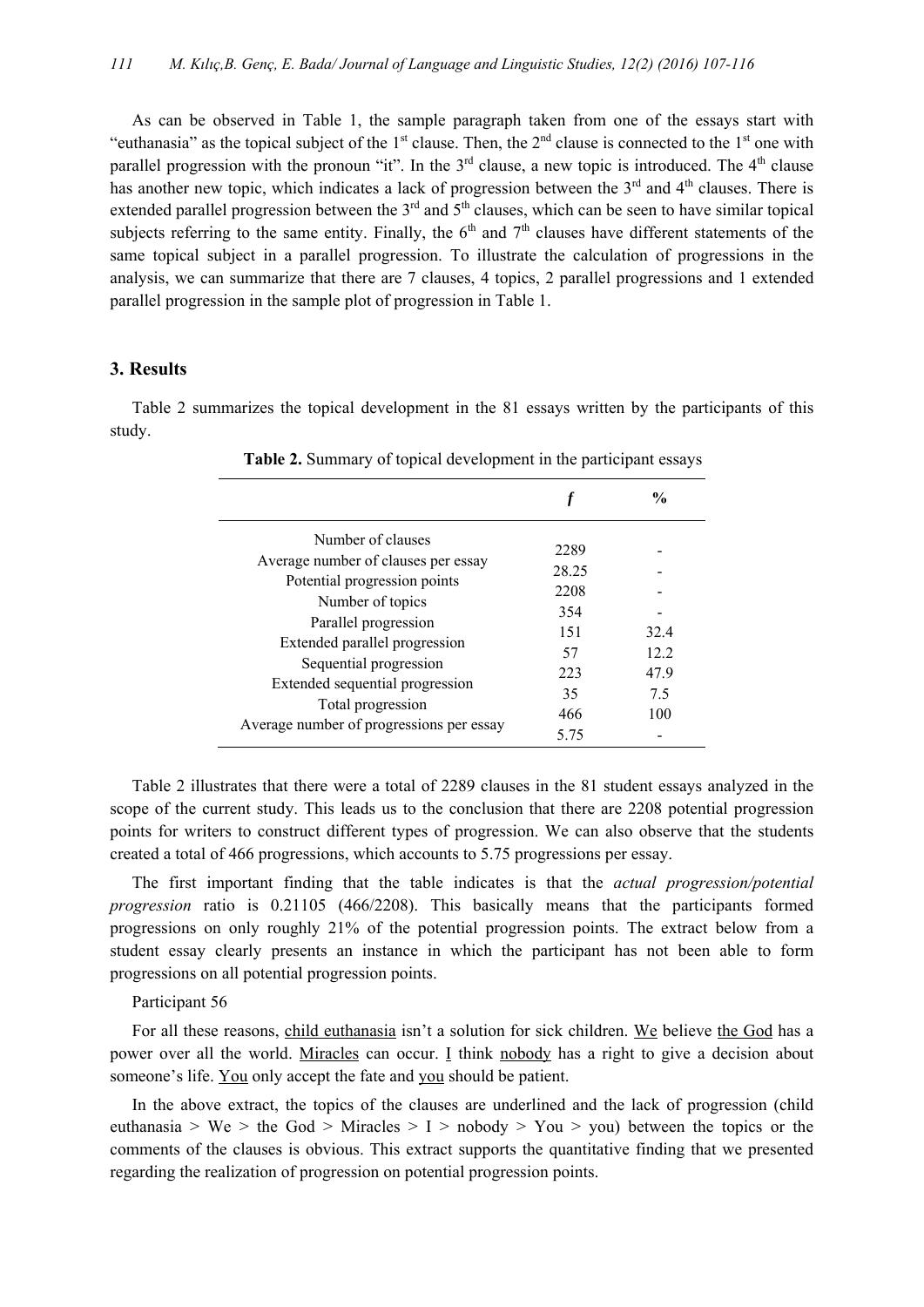Another striking fact is that, in the 2289 clauses the participants of the study formed in their essays, they introduced 354 new topics. These two findings lead us to conclude that Turkish learners of English produced essays in which the clauses did not adequately hold together to create coherence and cohesion and they mostly involved novel topics. If we examine the distribution of different types of progression constructed by the participants, we can see that there are 151 parallel, 57 extended parallel, 223 sequential, and only 35 extended sequential progressions in the analyzed essays.

The next analysis we conducted was on the types of linguistic elements used for each type of progression. By doing this analysis, we aimed to understand what kind of linguistic structures were mostly used by our participants in their formation of different types of progression. Firstly, we looked into the instances of parallel progression. Table 3 shows us the types of linguistic elements used for parallel progression:

|              |    | $\frac{0}{0}$ |
|--------------|----|---------------|
| <b>Nouns</b> | 22 | 14.5          |
| Noun Phrases | 35 | 23.2          |
| Pronouns     | 94 | 62.3          |

**Table 3.** Summary of linguistic elements used in parallel progression

One can clearly observe from Table 3 that more than half (*f*:94, 62.3%) of the parallel progressions produced by the participants were done using pronouns, which makes sense considering the referential nature of pronouns. Table 4 summarizes the linguistic elements used in sequential progression in the participant essays:

**Table 4.** Summary of linguistic elements used in sequential progression

|              |     | $\%$ |
|--------------|-----|------|
| <b>Nouns</b> | 34  | 15.1 |
| Noun Phrases | 138 | 61.8 |
| Pronouns     | 51  | 23.1 |

Table 4 points to a significant difference between the linguistic structures preferred to create parallel and sequential progression. Most (*f*:138, 61.8%) of the sequential progressions in the analyzed clauses were realized using new noun phrases that refer to the same idea or entity expressed in the comment of the previous clauses. Pronouns (*f*:51, 23.1%) were also used in some sequential progressions, yet were relatively low in percentage. The next type of progression analyzed was extended parallel progression. Table 5 shows us the summary of the linguistic elements used in that type of progression:

**Table 5.** Summary of linguistic elements used in extended parallel progression

|              |    | $\frac{0}{0}$ |
|--------------|----|---------------|
| <b>Nouns</b> |    |               |
| Noun Phrases | 10 | 17.5          |
| Pronouns     | 43 | 75.5          |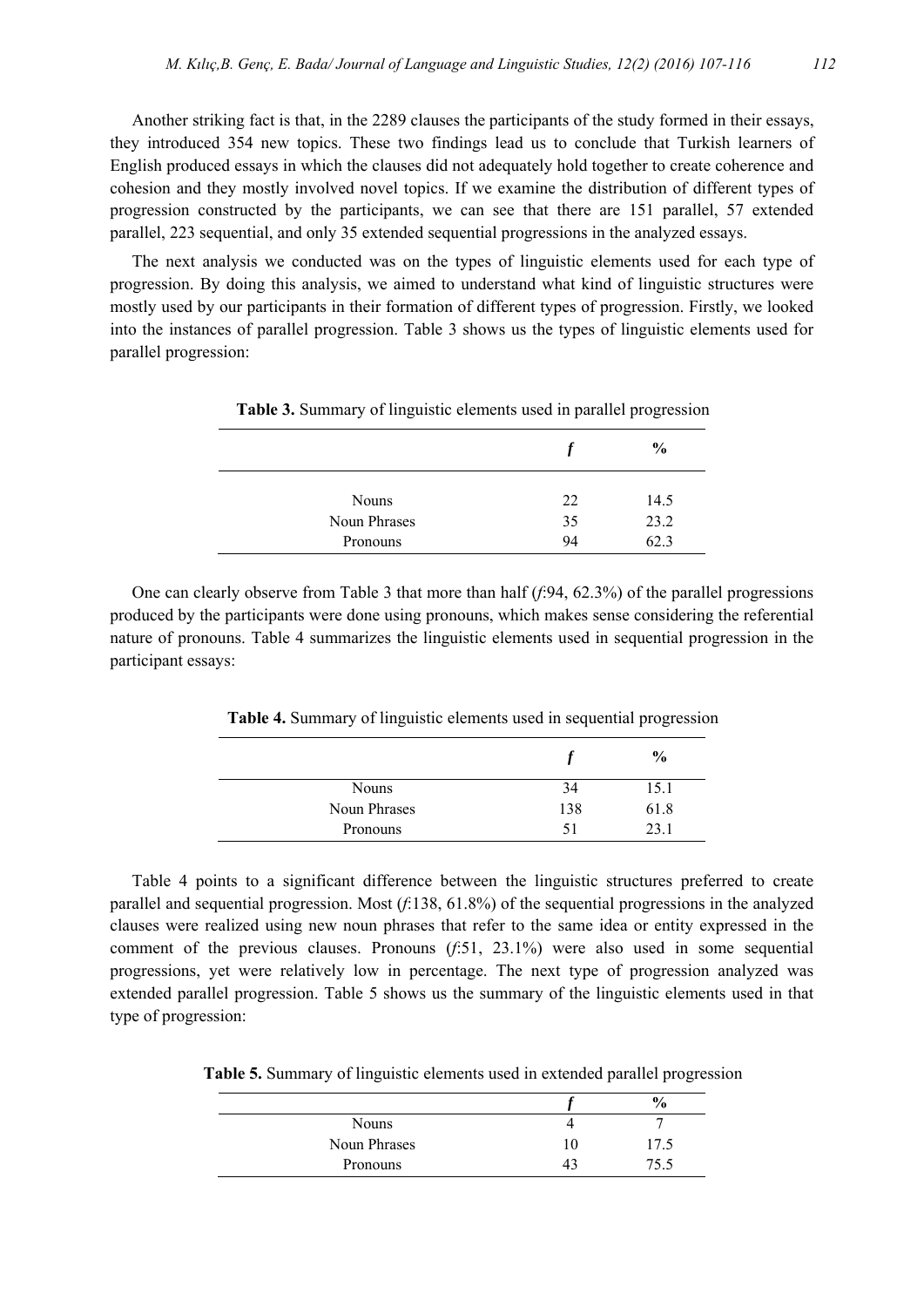As can be observed in Table 5, extended parallel progression lead participants to the use of pronouns (*f*:43, 75.5%) as they did with parallel progression. It is safe to assume, then, that parallel progression requires or is more in harmony with the use of pronouns. Finally, instances of extended sequential progression have been evaluated with respect to the choice of linguistic structures; the findings are displayed in Table 6:

|              | $\frac{1}{2}$ |
|--------------|---------------|
| <b>Nouns</b> |               |
| Noun Phrases | 68.6          |
| Pronouns     | 143           |

**Table 6.** Summary of linguistic elements used in extended sequential progression

Although not many instances of extended sequential progression have been detected in participants' essays, we can look into the findings to see whether the choice of linguistic elements used for extended sequential progression presents a similar pattern to that for sequential progression. Table 6 points to the fact that a majority of extended sequential progressions were done using noun phrases (*f*:24, 68.6%).

# **4. Discussion**

Based on these findings, the research questions posed for this study can, thus, be answered relying on the analyses of the collected data.

RQ1: Can advanced Turkish learners of English create coherence in their essays by constructing topical links and progression between clauses?

The answer to this research question is that the participants of our study are not as skilled as they should be in creating coherence in an argumentative essay. We base this conclusion on the findings that they could form progression on only 21% of the potential progression points and that 354 new topics were introduced in a total of 2289 clauses.

RQ2: Which type(s) of topical progression is/are generally preferred by the participants?

In the limited number of progressions the participants created, they mostly preferred sequential (N:223) and parallel (N:151) progressions. Extended parallel (N:57) and extended sequential (N:35) types of progression were significantly less common.

*RO3:* What type(s) of linguistic structures do the participants use while they are creating topical progression between clauses?

The participants preferred to use mostly pronouns for parallel and extended parallel progression, while they tended to use noun phrases more for sequential and extended sequential progressions.

Turkish learners of EFL in our sample could not create adequately coherent argumentative essays. Rather, their essays seemed to be a "jumble of sentences" (McCarthy, 2000). The potential causes for this situation may be the inadequacy of coherence training in EFL classes in Turkey, interference of other major or minor cognitive processes in the formation process of the essays, or simply a lack of focus on writing on the side of the learners. When they form topical progressions between clauses, these progressions are with the immediately following clauses, rather than extending over some clauses further. This finding is easily understandable, since forming extended topical progressions requires higher levels of cognitive and organizational skills. Finally, when participants created parallel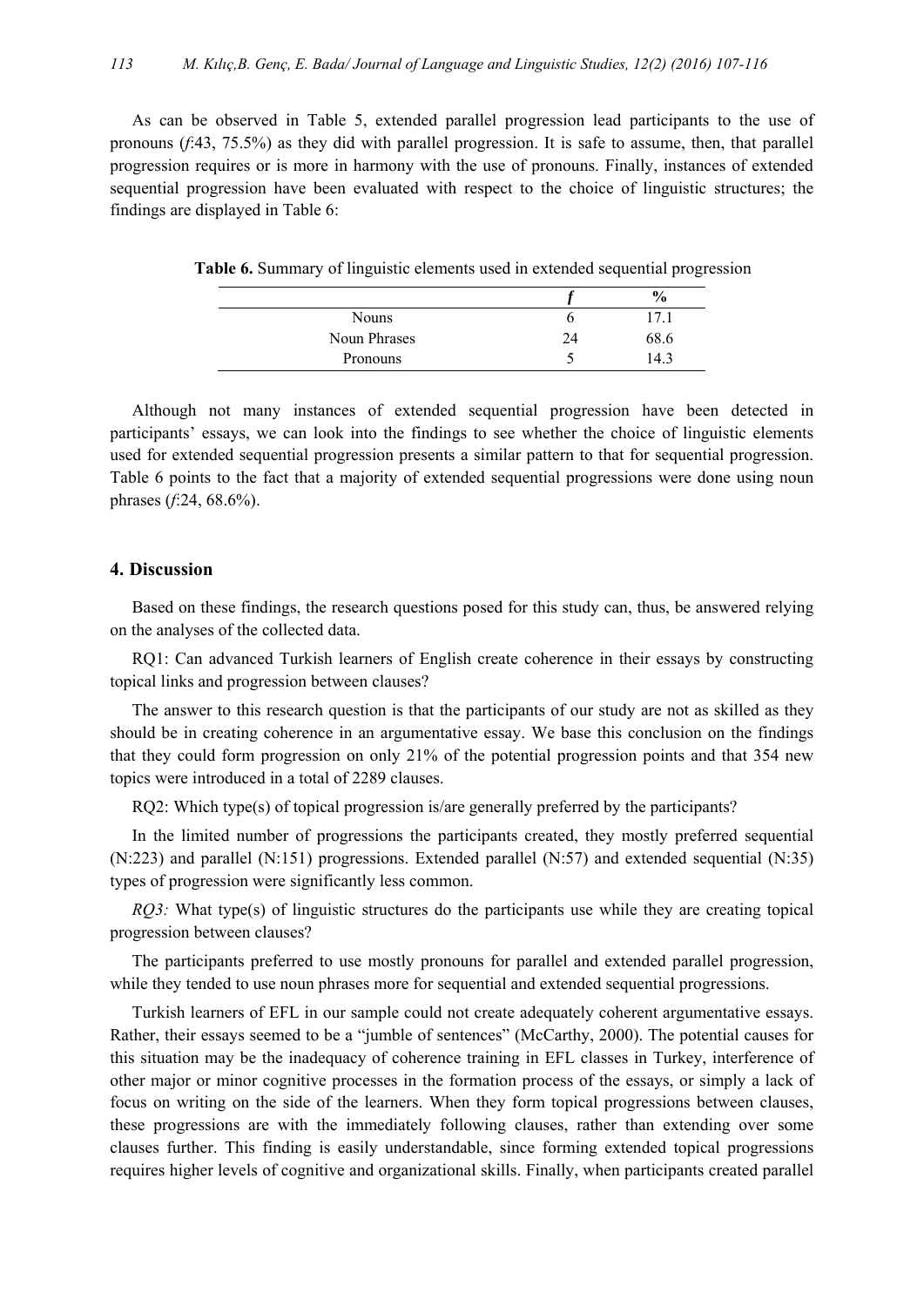and extended parallel progressions, they mostly used pronouns. For sequential and extended sequential progressions, the tendency was to employ noun phrases. The reason for this may simply be stated as the function of pronouns to form parallelism between nominal elements.

One limitation of this study is that it could have been conducted with students from different levels of language proficiency to give it a cross-sectional aspect. However, the fact that we conducted the study with advanced learners ensures the reliability of our findings. Secondly, the study could have made use of a variety of essay types to be able to see the potential influence of the type of essay on the findings. We state this as a suggestion for further research. Another suggestion for further research might be a comparative study contrasting participants' essays in Turkish with their essays in English regarding their topical organization, which would enlighten us on the effect of participants' writing habits in the native language on their L2 writing. As Simpson's study (2000) asserts, learners' native languages can vary as to how well they can create coherence through thematic progression in their essays.

## **5. Conclusion**

We believe that this study points to an important pedagogical deficiency in the teaching of writing in EFL classes in general, and specifically, in Turkey. For some reasons, which could be detected in a further study, Turkish learners of EFL could not adequately form coherence in their essays in English. The potential reasons for this, as stated above, can be considered as a lack of focus on coherence training in writing courses and/or a transfer of native language writing practices into L2 writing. Our suggestion on this issue is running a thorough analysis of EFL writing courses, in our case, in Turkey focusing specifically on the components of those courses such as coherence. Furthermore, writing course books should be analyzed to see whether they guide language teachers to adequate coherence and cohesion training.

This study can be said to bring a new aspect into the analysis of topical progression in L2 writing. In literature, we can see that previous studies mostly focused on learners' preferences concerning types of progression mostly employed in essays. However, the current study clearly illustrates that learners are even unable to use topical progression properly. This, to the best of our knowledge, is a new finding.

#### **References**

- Almaden, D. O. (2006). An Analysis of the Topical Structure of Paragraphs Written by Filipino Students. *The Asia-Pacific Education Research 15* (1), 127-153.
- Alptekin, C. (2008). Topical Structure Analysis of Student Compositions in English and Turkish. In N. Kunt, J. Shibliyev and F. Erozan (Eds.), *ELT Profession: Challenges & Prospects: The Proceedings of the 2<sup>nd</sup> International Conference on ELT* (pp.1-5). Muenchen: Lincom Gmbh.
- Halliday, M.H.K. and R. Hasan. (1976). *Cohesion in English.* London: Longman.
- Kane, T. S. (2000). *The Oxford Essential Guide to Writing*. New York: The Berkley Publishing Group.
- Lautamatti, L. (1987). Observations on the Development of the Topic of Simplified Discourse. In U. Connor and R .B. Kaplan (Eds.), *Writing across Languages: Analysis of L2 Text* (pp.87-114). Reading, MA: Addison Wesley.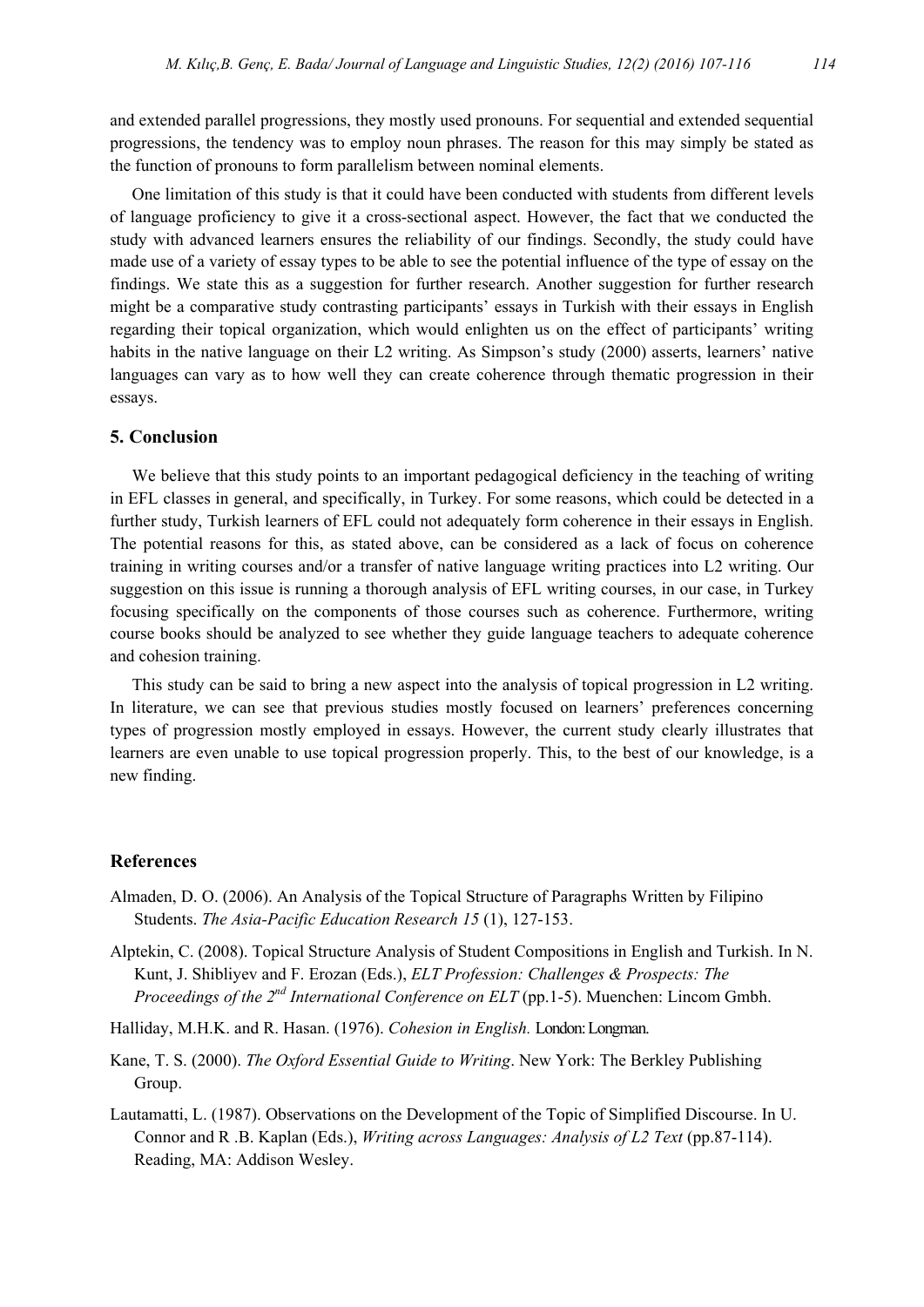- McCarthy, M. (2000). *Discourse Analysis for Language Teachers*. Cambridge: Cambridge University Press.
- Richards, J. C. & Renandya, W. A. (2002). *Methodology in Language Teaching: An Anthology of Current Practice*. Cambridge: Cambridge University Press.

http://dx.doi.org/10.1017/CBO9780511667190

Schneider, M. & Connor, U. (1991). Analyzing topical structure: Not all topics are equal. *Studies in Second Language Acquisition 12*, 411-427.

http://dx.doi.org/10.1017/S0272263100009505

Simpson, J. M. (2000). Topical Structure Analysis of Academic Paragraphs in English and Spanish. *Journal of Second Language Writing 9* (3), 293-309.

http://dx.doi.org/10.1016/S1060-3743(00)00029-1

Watson Todd, R., Thienpermpool, P. and Keyuravong, S. (2004). Measuring the coherence of writing using topic-based analysis. *Assessing Writing 9* (2), 85-104.

http://dx.doi.org/10.1016/j.asw.2004.06.002

- Wennerstrom, A. (2001). *The Music of Everyday Speech Prosody and Discourse Analysis*. Oxford: Oxford University Press.
- Yule, G. (2006). *The Study of Language*. Cambridge: Cambridge University Press.

# İngilizceyi Yabancı Dil Olarak Öğrenen Bireylerin Deneme Türündeki Yazılı Anlatımlarında Konu Yapısı ve Yazma Dersleri İçin Öneriler

#### **Öz**

Denemelerdeki tümceciklerin konu organizasyonunu inceleyen araştırmalar, bir tümceciği sonraki tümceciklere bağlayan dört adet geçiş türünün var olduğunu ortaya koymaktadır. Bunlar paralel geçiş, sıralı geçiş, uzatılmış paralel geçiş ve uzatılmış sıralı geçiştir. Deneme yazanların bağdaşıklık ve tutarlılık oluşturma becerilerini, konu geçişlerini uygun ve yeterli biçimde yapıp yapamamalarına bakarak değerlendirebiliriz. Başka bir deyişle, konu yapılandırmasının düzgün yapıldığı denemelerin daha bağdaşık ve tutarlı olduğunu söyleyebiliriz. Bu gerçeğe dayalı olarak, bu çalışma İngilizceyi yabancı dil olarak öğrenen Türklerin yazdığı denemelerdeki konu yapısını incelemeyi amaçlamıştır. Bunu yapmaktaki özel hedeflerimiz, (1) İngilizceyi yabancı dil olarak öğrenen Türklerin tümcecikler arasında konu bağlantıları oluşturma becerilerini değerlendirmek, (2) onların genellikle tercih ettiği konu geçişi türü/türlerini tespit etmek ve (3) geçiş oluşturmak için kullandıkları dil yapılarını ortaya çıkarmaktır. Bu amaçla, araştırmacılar Türkiye'nin üç farklı üniversitesinden (Gaziantep, İnönü ve Hakkari) 81 İngiliz Dili Eğitimi bölümü öğrencisinin yazdığı denemeler üzerinde Konu Yapısı Çözümlemesi (KYÇ) uygulamışlardır. Yapılan çözümleme İngilizceyi yabancı dil olarak öğrenen Türklerin konu yapılandırmasında olması gereken beceriye sahip olmadıklarını göstermektedir. Araştırma, aynı zamanda, katılımcıların genellikle paralel ve sıralı geçiş türlerini kullanırken, uzatılmış geçiş türlerini daha az sıklıkla tercih ettiklerini ortaya koymuştur. Son olarak, çözümlememiz katılımcıların paralel geçiş için zamirleri, sıralı geçiş için ise yeni isim öbeklerini kullandıklarını göstermiştir.